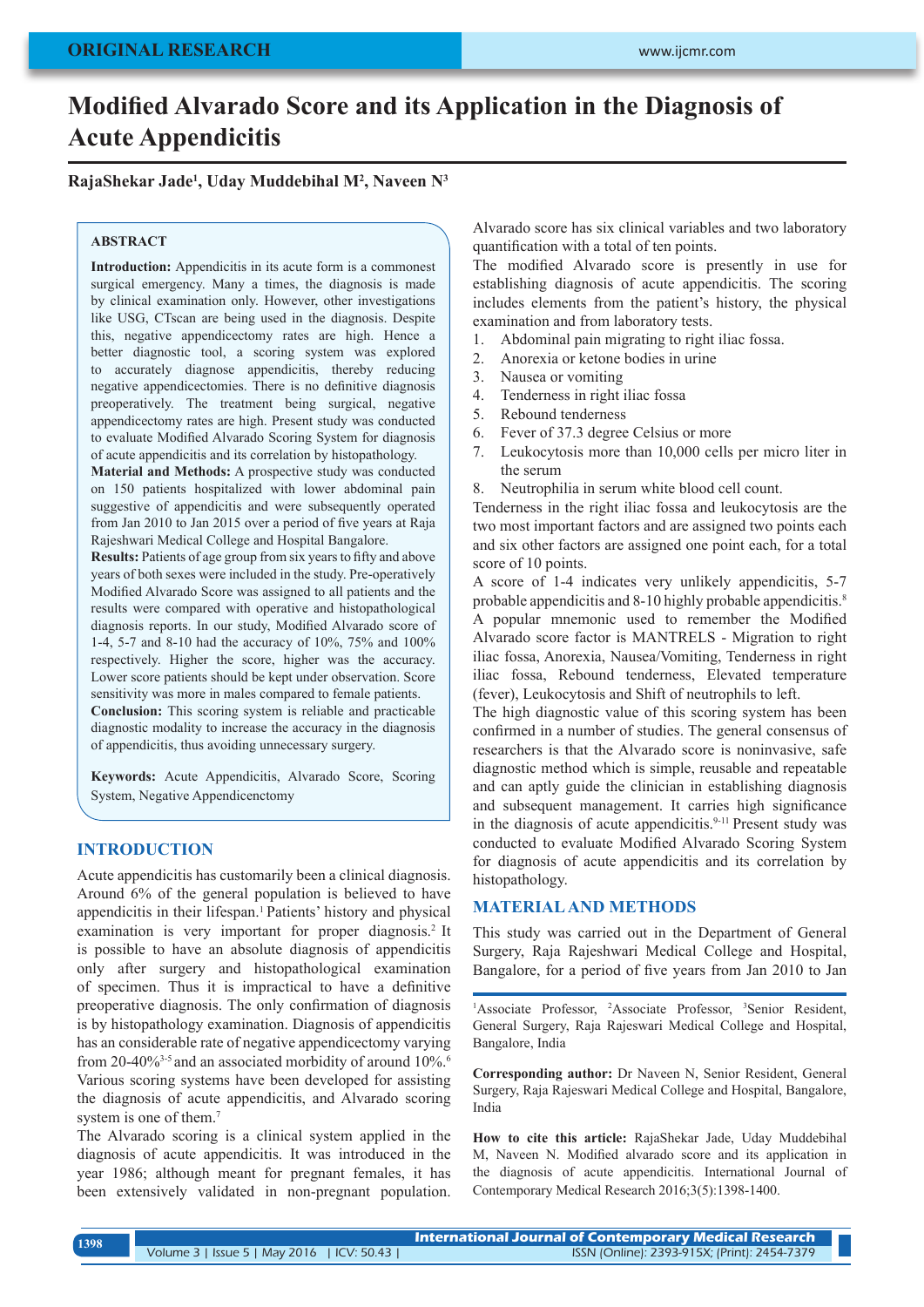2015. It was carried out on 150 patients hospitalized with lower abdominal pain suggestive of acute appendicitis. Written informed consent and institutional ethical committee clearance was obtained before the start of study. All patients with suspected preliminary diagnosis of appendicitis were considered for the study. Data included age, sex, symptoms, physical signs and laboratory findings such as white blood cell total and differential count were recorded.

In addition, urine for routine examination was done for all cases. Plain X-Ray KUB region was done in selected cases. Ultra sonogram (USG) of abdomen was performed when the diagnosis was doubtful especially in female patients to exclude gynecological causes. Acute appendicitis diagnosis was made clinically and decision for appendicectomy was taken. Though all patients were scored using the modified Alvarado score, the same had no insinuation on the decision for surgery. Consequently, score of each patient was interrelated with clinical, operative and histopathological findings.

#### **STATISTICAL ANALYSIS**

Statistical analysis was done using SPSS software. Results are based on descriptive statistics.

#### **RESULTS**

Total number of patients who underwent surgery was 150. Age of the patients ranged from 8 years to 60 years of age. Majority of the patients in the third decade (44%), followed by second decade (29%) (Table 1). In our study, male patients were more than females (Table 2 and Figure 1). Post operatively, all the specimens were sent for histopathalogical examination. The report confirmed appendicitis in 132 patients (88%), remaining specimens (18) did not confirm any evidence of appendicitis. The scoring system was found 100% sensitive in 8-10 score group (Table 3). Out of 18 patients, per operatively, one patient had evidence of salphingitis, one with ruptured ovarian cyst, two patients showed evidence of mesenteric lymphadenitis, four patients had Pelvic inflammatory disease and in remaining ten patients no abnormal pathology found (Table 4).

## **DISCUSSION**

Acute appendicitis is most often a clinical diagnosis. However now-a-days most of the doctors order CT scan or ultrasonogram prior to evaluation. CT scan reports, 95% accuracy, whereas ultrasonography has sensitivity up to 90% and specificity of 80-90% in the diagnosis of acute appendicitis. Alvarado scoring systems can be safely used by general practitioners and primary health care medical personnel to determine need for referral to a qualified surgeon. Patients are either referred lately or unnecessarily due to lack of competency to make an appropriate diagnosis. Pain in right iliac fossa with guarding, accompanying fever and elevated leucocyte count are found to be more predictive



**Figure-1:** Sex distribution

| SI.                              | <b>Age Group (Years)</b> | <b>No. of Patients</b> | Percentage |  |
|----------------------------------|--------------------------|------------------------|------------|--|
| No.                              |                          |                        |            |  |
|                                  | Upto $10$                |                        |            |  |
| $\overline{2}$                   | 11 to $20$               | 44                     | 29         |  |
| 3                                | 21 to 30                 | 65                     | 44         |  |
| 4                                | 31 to 40                 | 24                     | 16         |  |
| 5                                | 41 to 50                 |                        | 5          |  |
| 6                                | > 51                     | 3                      | 2          |  |
|                                  | Total                    | 150                    | 100        |  |
| <b>Table-1:</b> Age distribution |                          |                        |            |  |

| <b>Sex</b>                       | <b>No. of Patients</b> | Percentage | <b>Male:Female</b> |  |  |
|----------------------------------|------------------------|------------|--------------------|--|--|
| Male                             |                        | 60         | 3.2                |  |  |
| Female                           | 58                     |            |                    |  |  |
| <b>Table-2:</b> Sex distribution |                        |            |                    |  |  |

| <b>Score</b>                                        | <b>Patients</b> | Acute<br><b>Appendicitis</b> | <b>Normal</b><br>Appendix | Percentage |
|-----------------------------------------------------|-----------------|------------------------------|---------------------------|------------|
| - 4                                                 |                 |                              |                           | 10%        |
| $5 - 7$                                             | 48              | 36                           | 12                        | 75%        |
| $8 - 10$                                            | 92              | 92                           |                           | 100%       |
| Table-3: Sensitivity in different score range group |                 |                              |                           |            |

| Sl. No.                                                                                                    | <b>Appendix Status</b>               | <b>Findings</b>                          | No. of patients | Percentage |  |
|------------------------------------------------------------------------------------------------------------|--------------------------------------|------------------------------------------|-----------------|------------|--|
|                                                                                                            | Acute Appendicitis                   | Inflammatory                             | 118             | 78.6       |  |
|                                                                                                            |                                      | Suppurative                              | 8               | 5.3        |  |
|                                                                                                            |                                      | Gangerous                                | 4               | 2.7        |  |
|                                                                                                            |                                      | Perforated                               | $\overline{c}$  | 1.4        |  |
|                                                                                                            |                                      | Total                                    | 132             | 88         |  |
| $\mathcal{L}$                                                                                              | Normal Appendix with other Pathology | Salphingitis and Rupture of ovarian cyst | 2               | 0.65       |  |
|                                                                                                            |                                      | <b>PID</b>                               | 4               | 2.67       |  |
|                                                                                                            |                                      | Mesenteric lymphadentis                  |                 | 1.34       |  |
|                                                                                                            |                                      | No pathology found                       | 10              | 6.6        |  |
|                                                                                                            |                                      | Total                                    | 18              | 12         |  |
| Total                                                                                                      |                                      |                                          | 150             | 100        |  |
| <b>Table-4:</b> final diagnosis from correlation of preoperative diagnosis with histopathological findings |                                      |                                          |                 |            |  |